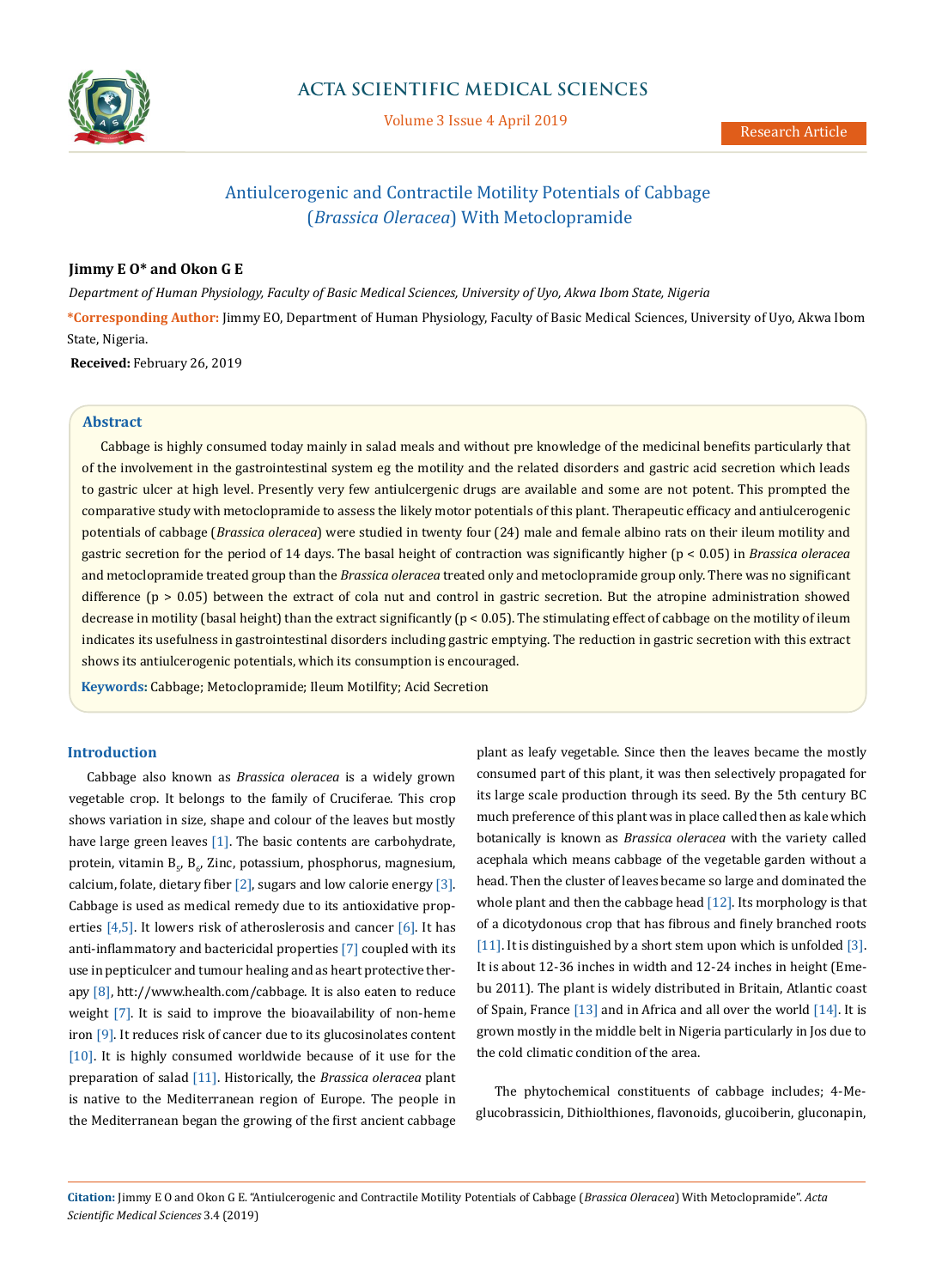glucoraphanin, glutamine, indole-3-carbinol isothiacyanates, oxazolinethione, phenolic compounds, Sinigrin and thiocyanate [15]. Its potentials in reducing the risk of cancer is related to its phytochemical contents of glucosinates. Cabbage eating aids in digestion and its potential in the breakdown of toxins in the liver to detoxifying properties is helpful in the treatment of arthritis [16]. It acts against scurvy with its vitamin C content. The cabbage juice is said to heal ulcers particularly the stomach and intestinal ulcer, the activities of such is due to its content of glutamine and S-methylmethionine [17]. The interest in this study is on the antiulcerogenic potentials of cabbage and its motility properties compared with metoclopramide.

Motility in the gastrointestinal system is the contractile movement that enables a lot of activities in it e.g increase in the process of digestion and absorption and nutrients and expulsion of unwanted materials [18]. The myogenic electrical activity of the smooth muscle provides the basis for such intestinal movement. However, such movements are regulated by neural and hormonal mechanisms [19]. The contractile activity of the smooth muscle is rhythmical and determined by the frequency of the slow waves. Disorders of such motility may occur which may be abnormal intestinal contractions, spasm, constipation, cramps and intestinal paralysis. In such diseases, the gut has lost its ability to coordinate muscular activity, such could lead to intestinal obstruction, bloating, pain, vomiting, nausea which may be due to visceral myopathy [20] or nerve visceral neuro pathy. Metoclopramide is used mainly for the treatment of stomach and esophagus disorders. It helps in gastric emptying particularly in gastroesophageal reflux disease [21] and gastroenteritis. The drug enhances peristaltic contractions of esophagus body, increase the muscle tone of the lower esophageal sphincter and stimulates gastric motor activity [22]. And so it is used in gastric motor failure and reflux esophagitis secondary to lower esophageal sphincter incompetence. In this study, the motility potentials of cabbage is compared with this drug; metoclopramide in the ileum of the rats. The ileum is next to rectum, it is therefore a sensitive part of the small intestine in the functions of absorption and emptying into the colon through ileocaecal valve, (Oyebola 2002). The most frequent motility in the small intestine is segmentation and the higher rates of this segmentation occurs in the duodenum and ileum, hence the relevance of the motility studies in ileum.

Most studies of motility have been done with guinea pigs but our study is encouraging the use of highly available and affordable resources; the rats in our environment to assess comparative research which is quite rewarding.

## **Materials and Methods**

- Plant Material: The plant material used for the study was *Brassica oleracea* also known as Cabbage
- **Plant Collection and Extraction: Fresh Bunches of two** (2) cabbages were bought from the market and were identified in the herbarium of the Department of Pharmacognosy, Faculty of Pharmacy, University of Uyo. The balls were cut into pieces and dried at  $45^{\circ}$ C in oven to rid of the moisture which was very high at the time of obtaining it as the sun drying would have taken along time. The dried cabbage was then pulverized and weighed, and the weight was 500g. It was macerated and subjected to ethanolic extraction in extraction jar at 50%. It was allowed to stand for 72 hrs and the mixture was stirred every 24hrs and later filtered. The residue was discarded and the filtrate was concentrated to dryness using evaporator and the weight of the concentrate was 91.0g. Methods of Trease and Evans, 1996 was used. The prepared extract was stored in glass bottle in a refrigerator at -4oc for use when needed for the studies.

# **Acute toxicity test**

 Fifteen (15) albino mice weighing 18-20g were used. The animals were grouped into 5 with 3 mice in each group. The animals were administered intraperitoneally with the extract at the dosage between 1000-5000g using needle and syringe. The animals were observed for toxicity signs, but none of the animals died, it was 0% mortality. And so there was no LD50 established, indicating that cabbage consumption is very safe.

#### **Animal stock**

Twenty four (24) albino wistar rats weighing between 110- 200g and fifteen (15) albino mice weighing between 18-20g were used for the studies

## **Administration of extract into albino rats**

A total of 24 male and female rats were used and divided into four groups with 6 rats in each group. Group 1 was administered 1500mg/kg of extract of cabbage. Group 2 was given 0.2mg/kg of metoclopramide. Group 3 was given 1500mg/kg and 0.29mg/ kg of metoclopramide. Group 4, was given 10ml of distilled water. The administration was done orally using canula by- passing the esophagus and delivered into the stomach [23]. The effects of the extract and drug were observed for 14 days and were sacrificed for the removal of the stomach and ileum for the gastric secretion and motility studies.

#### **Isolation of the ileum and motility study**

The abdomen of the sacrificed rats were shaven along the linea alba to expose the intestine and the ileum was isolated and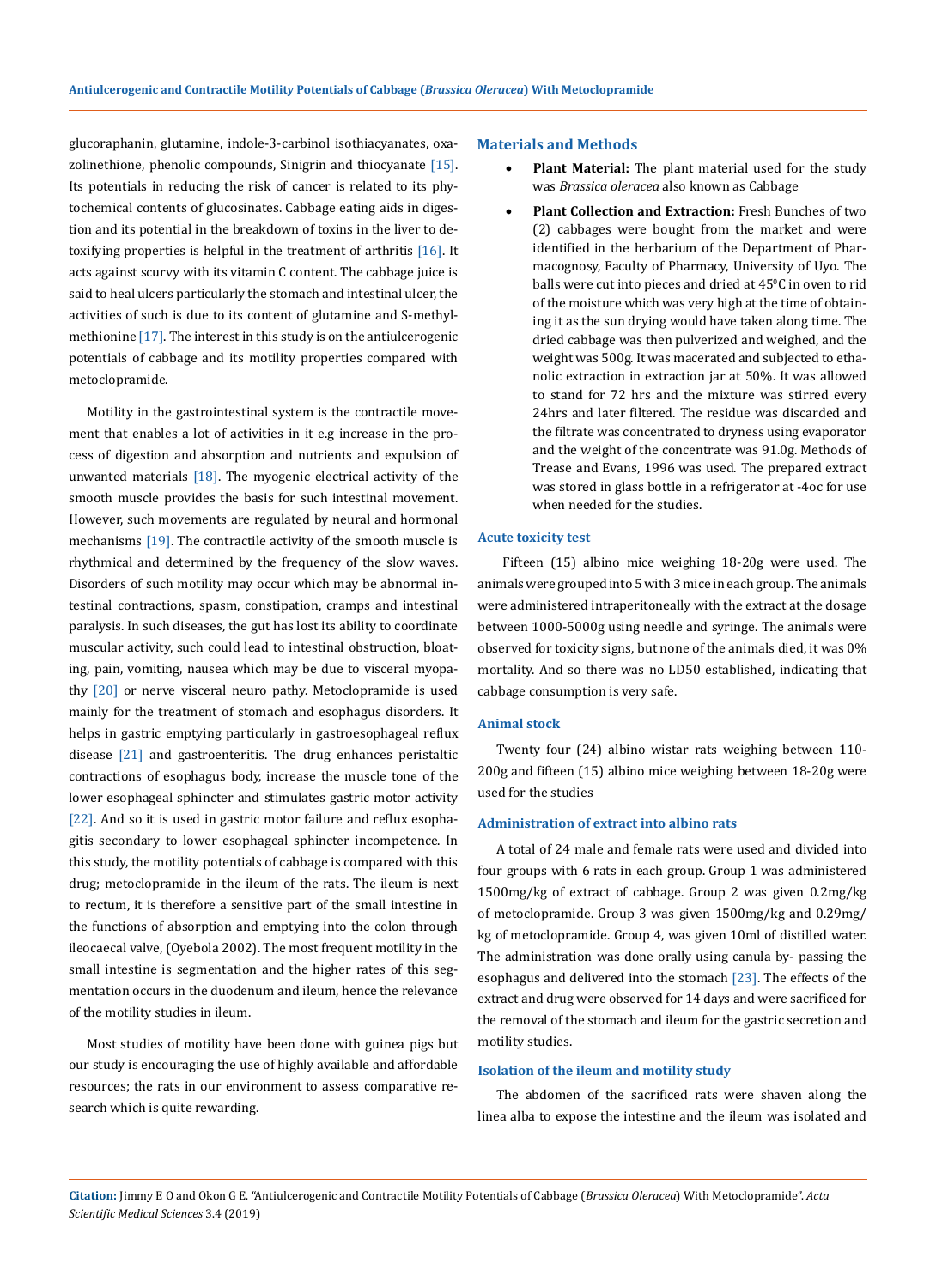cut into 3cm long and placed in a dish of Tyrode solution and was continuously aerated by the use of aerator to keep such alive with oxygen. Thread was attached to both ends of the ileum with a suture needle. It was then mounted in the tissue bath of 50 ml capacity and allowed to equilibrate for 45min. One end of the ileum was tied to the hook of the tissue bath and the other end to the writing lever of kymograph. The kymograph was set to rotate at the revolution of 0.01 rev/second with the administration of atropine of 0.2 mg to ameliorate contractile effect. The height of each contraction was recorded via the kymogaphic tracing. The modified method of Udombon [24] was used.

**GASTRIC SECRETION:** The method of Silverton and Barker [25] was used. The stomach of the sacrificed rats was isolated and cut opened and the content obtained. It was washed or rinsed with 5ml distilled water and the filtrate obtained. It was titrated against 0.01M of NoaH using 2 drops of phenol indicator and the volume of the acid was recorded based on this calculation.

X. kmmol Noah

$$
-\mathbf{Y}
$$

Where:  $X =$  Final titre

Y = Original volume of content

K = Concentration of the NaoH

Data analysis

The student t test was used for the statistical analysis of the data.

# **Results**

Comparative effects of *Brassica oleracea* and metoclopramide on intestinal motility were as follows; the mean basal height of contraction were 4.9 ± 0.04 7.3 ± 0.07 7.6 ± 0.09 for *brassica oleracea* and metoclopramide respectively and 8.8 ± 0.6 for control. The basal height of contraction was significantly ( $p < 0.05$ ) higher in extract plus metoclopramide compared to the other groups treated with metolopramide only and extract only. The effects of ethanolic extract of *Brassica oleracea* and metoclopramide on gastric secretion were as follows;  $1.88 \pm 0.06$ ,  $1.98 \pm 0.17$ ,  $1.58 \pm 0.06$ 0.07, 1.90 ± 0.04, for extract, metoclopramide, metoclopramide and extract and control respectively. But there was no significant (P > 0.05) increase in gastric secretion in all the groups after 14 days of administration.



**Figure 1:** Effect of Cabbage on ileum motility.



**Figure 2:** Mean basal height of contraction in different experimental groups.

Values are mean + SEM,  $n = 6$ ,  $a = p < 0.05$  vs control;  $b = p<0.05$  vs extract,  $c = p<0.05$  vs metoclopramide



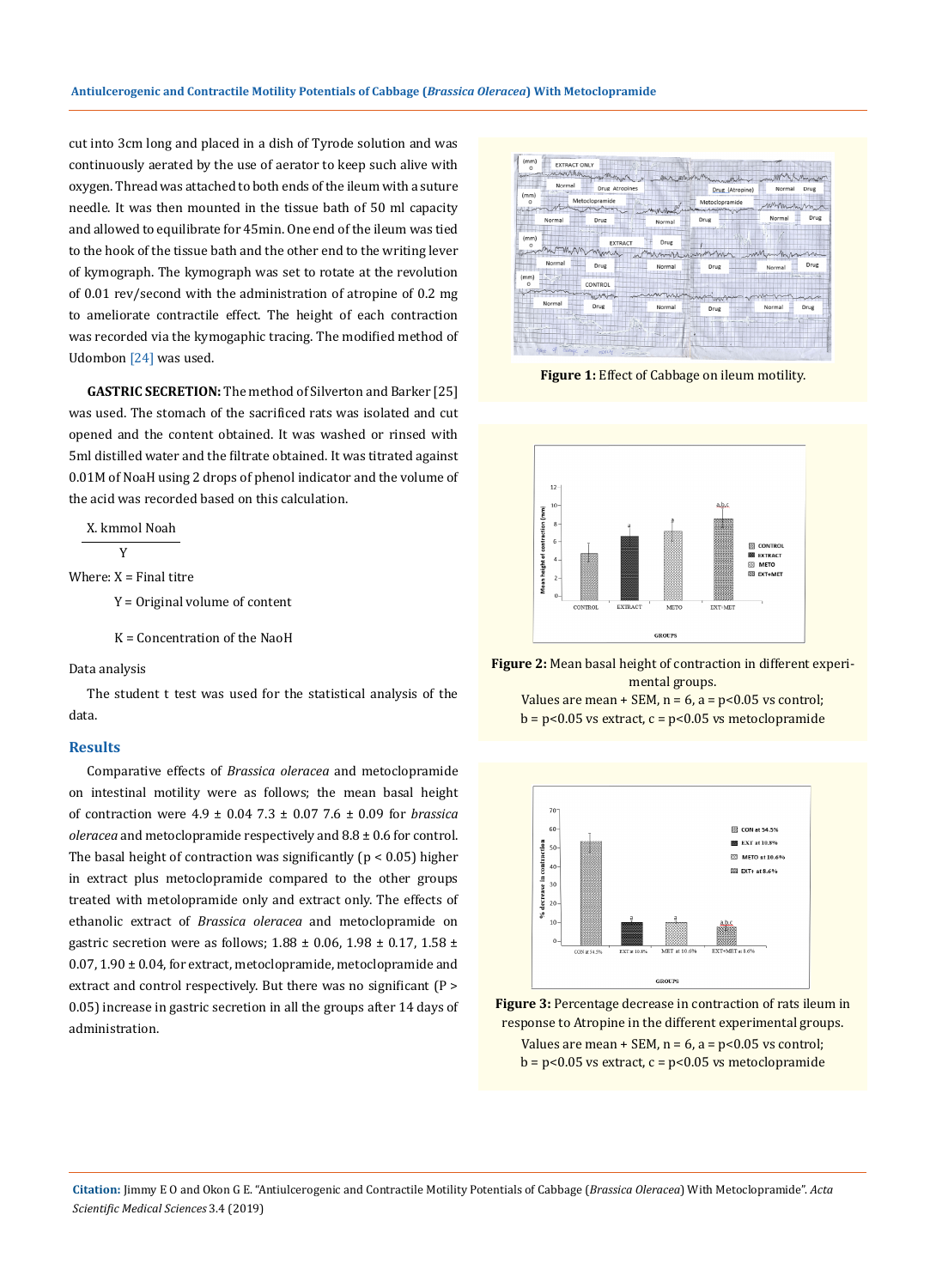## **Discussion and Conclusion**

The study has demonstrated the relevance of *Brassica oleracea* on the intestinal motility as a potent anti-inhibitor as compared with metoclopramide. There is the prevalence of disorders of intestinal motility particularly associated with gastric secretion and this often complicate the pathogenesis of gastrointestinal diseases [26]. Competitiveness observed in the study between *Brassica oleracea* and metoclopramide when administered is shown in the significant increase in the basal height of ileum contraction. And when administered mixed with metoclopramide the contraction was at the highest indicating the enhancing potentials of this herbal plant. *Brassica oleracea* (cabbage) is known to contain sulforaphane, indole-3- carbinol, glucaric acid and other isothiocyanates which are potent stimulators which are likely to be the source of muscle stimulating potentials of this herbal plant apart from it atherosderosis and cancer, reducing effects [27]. The pathways induction motility in *Brassica oleracea* seems to follow that of metoclopramide which involves augmentation of peripheral cholinergic responses and antagonism of daponine receptors in the gut, [28-35]. It could also be by the activation of intramural cholinergic neurons responsible for controlling intestinal motility either by direct stimulation or by removal of inhibiting circuits or pathways [18]. The gastric secretion studies showed no increase in secretion but the secretion decreased at the administration of the cabbage extract and metoclopramide. This means both are antagonists against agent of secretion and could be used as antiulcerogenic therapy particularly the cabbage which is said to heal ulcer. But mostly it is associated with the reduction of pains and symptoms free within a month of the consumption of cooked leaves of cabbage [8]. The antiulcer components of cabbage is said to be glutamine and 5-methyl-methionine. And cabbage is found to improve the functioning of gastrointestinal tract Portincasa 2017.

# **Bibliography**

- 1. Singh J., *et al*[. "Antioxidant phytochemicals in cabbage \(Bras](https://www.sciencedirect.com/science/article/pii/S0304423806000483)[sica oleracea, L. Var Capitata\)".](https://www.sciencedirect.com/science/article/pii/S0304423806000483) *Scientia Horticulture* 108.3 [\(2006\): 223-346.](https://www.sciencedirect.com/science/article/pii/S0304423806000483)
- 2. Mohammed FA., *et al*. "Phytochemical Studies and antioxidant activities of Brassica oleracea L. Varcapitata". *International Journal of Pharmacy and Pharmaceutical Sciences* 4 (2012): 374-378.
- 3. Oguwike FN., *et al*[. "Evaluation of efficacy of cabbage juice](https://www.researchgate.net/publication/272774008_Evaluation_of_Efficacy_of_Cabbage_Juice_Brassica_Oleracea_Linne_As_Potential_Antiulcer_Aggent_and_Its_Effect_on_the_Haemostatic_Mechanism_of_Male_Albino_Wistar_Rats) [as potential antiulcer agent and its effect on the haemostatic](https://www.researchgate.net/publication/272774008_Evaluation_of_Efficacy_of_Cabbage_Juice_Brassica_Oleracea_Linne_As_Potential_Antiulcer_Aggent_and_Its_Effect_on_the_Haemostatic_Mechanism_of_Male_Albino_Wistar_Rats) [mechanism of male albino wistar rats".](https://www.researchgate.net/publication/272774008_Evaluation_of_Efficacy_of_Cabbage_Juice_Brassica_Oleracea_Linne_As_Potential_Antiulcer_Aggent_and_Its_Effect_on_the_Haemostatic_Mechanism_of_Male_Albino_Wistar_Rats) *Journal of Dental and [Medical Sciences](https://www.researchgate.net/publication/272774008_Evaluation_of_Efficacy_of_Cabbage_Juice_Brassica_Oleracea_Linne_As_Potential_Antiulcer_Aggent_and_Its_Effect_on_the_Haemostatic_Mechanism_of_Male_Albino_Wistar_Rats)* 13 (2014): 92.
- 4. Ayaz FA., *et al*[. "Phenolic acid' contents of Kale \(Brassica olera](https://www.researchgate.net/publication/224042713_Phenolic_acid_contents_of_kale_Brassica_oleraceae_L_var_Acephala_DC_extracts_and_their_antioxidant_and_antibacterial_activities)[cea\) extract and their antioxidant and antibacterial activities".](https://www.researchgate.net/publication/224042713_Phenolic_acid_contents_of_kale_Brassica_oleraceae_L_var_Acephala_DC_extracts_and_their_antioxidant_and_antibacterial_activities) *Food Chemistry* [107 \(2008\): 19-25.](https://www.researchgate.net/publication/224042713_Phenolic_acid_contents_of_kale_Brassica_oleraceae_L_var_Acephala_DC_extracts_and_their_antioxidant_and_antibacterial_activities)
- 5. Seong G., *et al*[. "Antioxidant Capacities and Polyphenolies of](https://www.ncbi.nlm.nih.gov/pubmed/26776015) [Chinese cabbage \(Brassica prapa L., ssp. Pekinensis\). Leaves".](https://www.ncbi.nlm.nih.gov/pubmed/26776015) *Food Chemistry* [199 \(2016\): 612-618.](https://www.ncbi.nlm.nih.gov/pubmed/26776015)
- 6. Portincasa P., *et al*. "Irritable bowl syndrome and diet". *Gastroenterology Report* 5.1 (2017): 11-19.
- 7. Samec D., *et al*[. "Antioxidant Potency of white \(Brassica olera](https://www.sciencedirect.com/science/article/pii/S0304423811000148)[cea, L. Var. Capitata\) and Chinese \(Brassica rapin L., Var Pe](https://www.sciencedirect.com/science/article/pii/S0304423811000148)[kinensis \(Lour\) cabbage: The influence of development stage](https://www.sciencedirect.com/science/article/pii/S0304423811000148)  [cultivar choice and seed selection".](https://www.sciencedirect.com/science/article/pii/S0304423811000148) *Scientia Horticulture* 128.2 [\(2011\): 78-83.](https://www.sciencedirect.com/science/article/pii/S0304423811000148)
- 8. [Cheney G. "Rapid healing of peptic ulcers in patients receiving](https://www.ncbi.nlm.nih.gov/pmc/articles/PMC1643665/)  fresh cabbage juice". *[California Medicine](https://www.ncbi.nlm.nih.gov/pmc/articles/PMC1643665/)* 7 (1949): 5-10.
- 9. [Yang RY and Tsou. SCS. "Enhancing Iron bioavailability of](https://www.researchgate.net/publication/262374128_Enhancing_iron_bioavailability_of_vegetables_through_proper_preparation--principles_and_applications) [Vegetables through proper preparation-principles and appli](https://www.researchgate.net/publication/262374128_Enhancing_iron_bioavailability_of_vegetables_through_proper_preparation--principles_and_applications)cation". *[Journal of International Cooperation](https://www.researchgate.net/publication/262374128_Enhancing_iron_bioavailability_of_vegetables_through_proper_preparation--principles_and_applications)* 1.1 (2006): 107- [120.](https://www.researchgate.net/publication/262374128_Enhancing_iron_bioavailability_of_vegetables_through_proper_preparation--principles_and_applications)
- 10. Fowke JH., *et al*[. "Brassica vegetable consumption shifts estro](https://www.ncbi.nlm.nih.gov/pubmed/10952093)[gen metabolism in healthy postmenopausal women".](https://www.ncbi.nlm.nih.gov/pubmed/10952093) *Cancers [Epidemiology Biomarkers and Prevention](https://www.ncbi.nlm.nih.gov/pubmed/10952093)* 9 (2000): 773-779.
- 11. Ketseemang M. "Response of Cabbage (Brassica oleracea var. capitata) transplant to nitrogen, phosphorus and potassium". University of Pretoria, M.Sc. Dissertation (2006): 1-93.
- 12. [Dias JS. "The Portuguese Tronchuda cabbage and galega Kale](https://www.researchgate.net/publication/225564188_The_Portuguese_tronchuda_cabbage_and_galega_kale_landraces_A_historical_review)  landraces: A historical review". *[Genetic Resources and Crop](https://www.researchgate.net/publication/225564188_The_Portuguese_tronchuda_cabbage_and_galega_kale_landraces_A_historical_review) Evolution* [42.2 \(1995\): 179-194.](https://www.researchgate.net/publication/225564188_The_Portuguese_tronchuda_cabbage_and_galega_kale_landraces_A_historical_review)
- 13. Herrara LC and Gu SM. "Overview of Brassica oleracea complex. Their distribution and ecological specificities". Research Gate (1997).
- 14. Brullo S., *et al*[. "A new species of Brassica sect. Brassica \(Ras](https://www.tandfonline.com/doi/abs/10.1080/11263504.2013.829885)[sicaceae\) from Sicily".](https://www.tandfonline.com/doi/abs/10.1080/11263504.2013.829885) *Plant Biosystem* 147.3 (2013).
- 15. Mizgier P., *et al*[. "Characterization of Phenolic Compounds and](https://www.sciencedirect.com/science/article/pii/S1756464615005952) [antioxidant and anti-inflammatory properties of red cabbage,](https://www.sciencedirect.com/science/article/pii/S1756464615005952)  purple carrot extract". *[Journal of Functional Foods](https://www.sciencedirect.com/science/article/pii/S1756464615005952)* 21 (2016): [133-146.](https://www.sciencedirect.com/science/article/pii/S1756464615005952)
- 16. Wavel J., *et al*. "15 Thoughts on 6 food choice to help ease Arthritis" (2017).
- 17. [Ash P. "The Use of Vitamin U. \(Cabbage juice\) for gastric ulcer](https://www.clinicaleducation.org/resources/reviews/the-use-of-vitamin-u-for-gastric-ulcer-recovery/) recovery". *[California Medicine](https://www.clinicaleducation.org/resources/reviews/the-use-of-vitamin-u-for-gastric-ulcer-recovery/)* (2014).

**Citation:** Jimmy E O and Okon G E. "Antiulcerogenic and Contractile Motility Potentials of Cabbage (*Brassica Oleracea*) With Metoclopramide". *Acta Scientific Medical Sciences* 3.4 (2019)